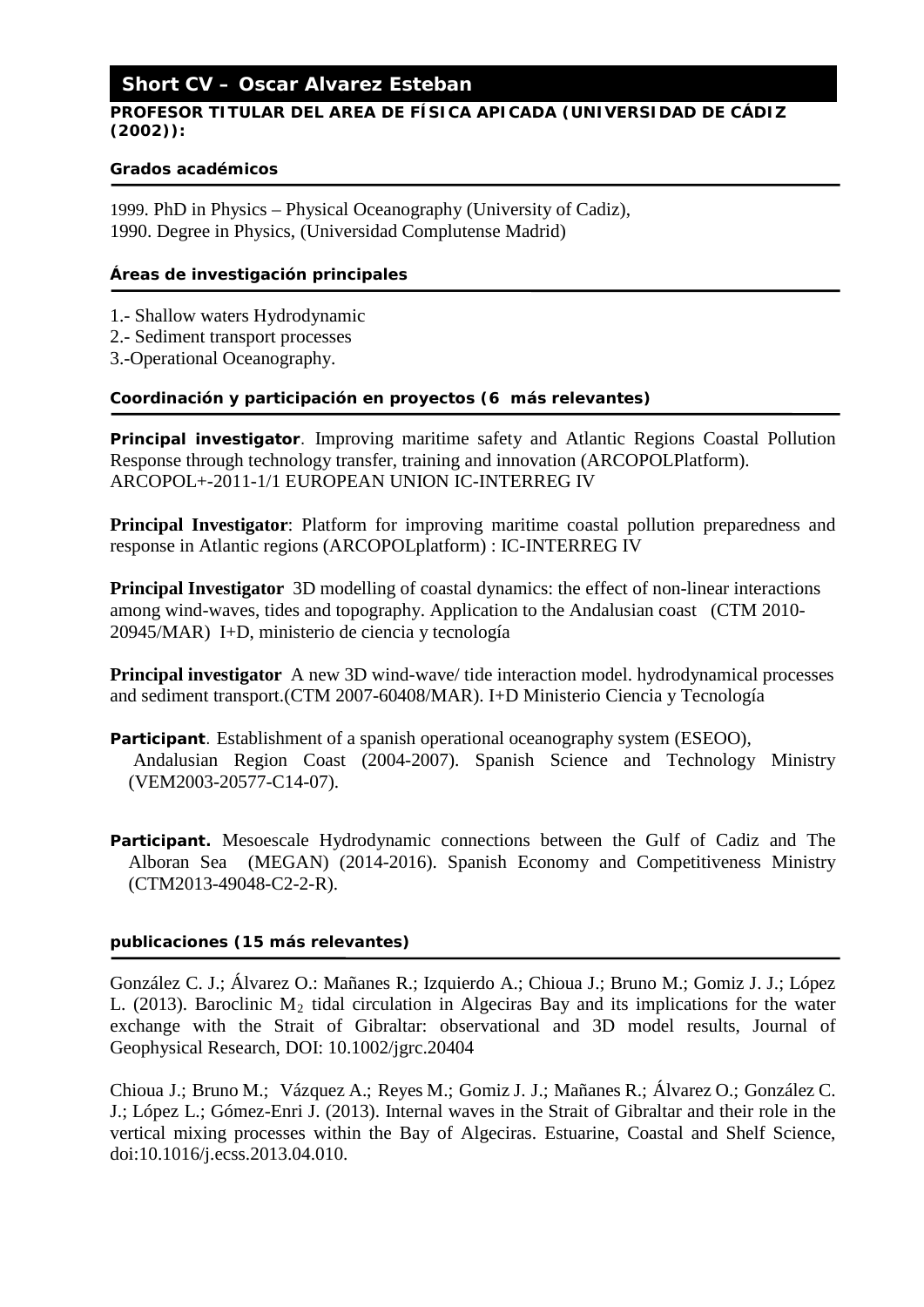Álvarez, Ó.; C. J. González; R. Mañanes; L. López; M. Bruno; A. Izquierdo; J. Gómez-Enri; M. Forero (2011), Analysis of short-period internal waves using wave-induced surface displacement: a 3D model approach in Algeciras Bay and the Strait of Gibraltar, *J. Geophys. Res.*, 116, C12033, doi:10.1029/2011JC007393.

Izquierdo, A; Bethencourt, M; Benavente, J; González, C; Reyes, M; Alvarez, O (2011) Hydrodinamical modelling as a tool for scattered shipwreck sites identification and prospecting: the "Fogueaux" site case. Instrumentation Viewpoint 11 85-87

González, C; Reyes, M; Carmona, A; López-Comí, L; Vidal, J; Izquierdo, A; Alvarez, O (2011). Hydrodynamic modelling and operational oceanography for oil-spill events in the Andalusian coast: a real case study during the Fredra accident (OcInstrumentation Viewpoint 11, 80\_81

González, C; Alvarez, O; Reyes, J; Acevedo, A (2010). Two-dimensional modeling of hydrodynamics and sediment transport in the San Pedro tidal creek (Cadiz bay): morphodynamical implications. Ciencias marinas 36, 393-412

Morris, Ed; Peralta, G; Benavente, J; Freitas, R; Rodrigues, A M; Quintino, V; Alvarez, O; Valcárcel, N; Vergara, J; Hernandezo, I; Perez, J (2009) Caulerpa prolifera stable isotope ratios reveal anthropogenic nutrients within a tidal lagoon Marine ecology. Progress series (Halstenbek), 117,128. Vol 390

Kagan, B, Alvarez, O; Gorchakov,E (2008) Weak sensitivity of the SWAN wave model to variations in hydrodynamic properties of sea bottom **:** Izvestiâ Akademii nauk SSSR. Fizika atmosfery i okeana , 780,786 vol 44 (6)

Vidal, J; Tejedor, B; Alvarez, O. ( 2005) Experimental determination of erosion/deposition Parameters and their application to a real case: the Sancti Petri channel. Ciencias marinas 31, (3) 577-584

Kagan, B; Alvarez, O; Izquierdo, A. (2005). Weak wind-wave/tide interaction over fixed and moveable bottoms: a formulation and some preliminary results. Continental Shelf Research, 25 ,(7-8), 753-773

Alvarez, O; Kagan, B;Izquierdo, A; Tejedor, B (2003). Weak wind-wave/tide interaction over a moveable bottom: results of numerical experiments in Cádiz Bay. Continental Shelf Research, 23, 435-456

Alvarez, O; Tejedor, B; Tejedor, L; Kagan, B (2003). A note on sea-breeze-induced seasonal variability in the K1 tidal constants in Cadiz Bay, Spain. Estuarine, Coastal and Shelf Science 58 (4), 805-812

Kagan, B; Alvarez, O; Izquierdo, A; Mañanes, R; Tejedor, B; Tejedor,L (2003) Weak wave/tide Interaction in suspended sediment-stratified flow: a case study. Estuarine, Coastal and Shelf Science, 56 (5-6), 989-1000

Alvarez, O; Tejedor, B; Vidal, J. (2001) La dinámica de marea en el estuario del Guadalquivir: un caso peculiar de resonancia antrópica. Física de la tierra, 13 11-24

Kagan, B; Tejedor, L; Alvarez, O; Izquierdo, A; Tejedor, B; Mañanes, R.(2001) Weak wave-tide interaction formulation and its application to Cadiz Bay. Continental Shelf Research 21 (6-7), 697-725